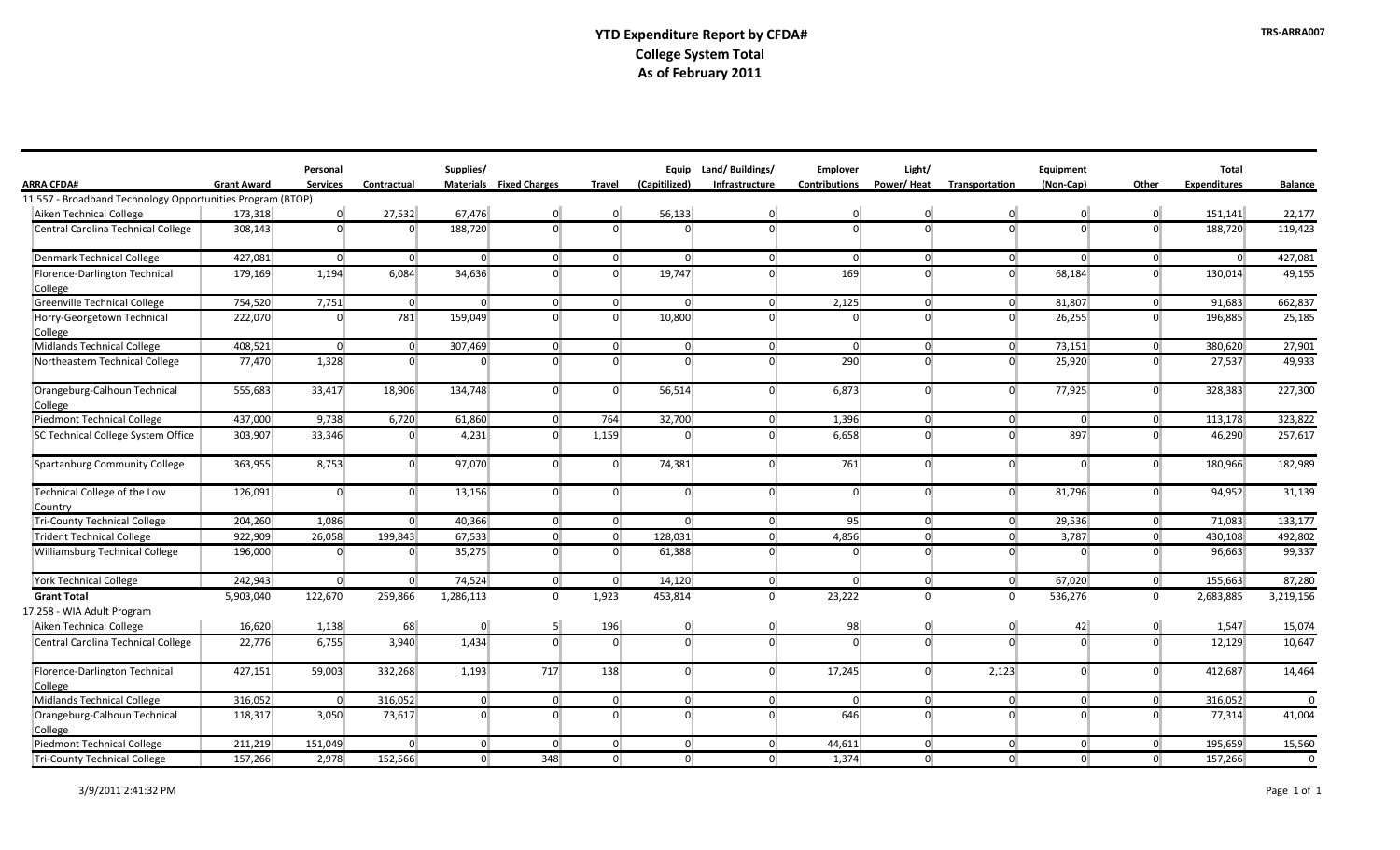|                                         |                    | Personal        |                | Supplies/      |                                |                | Equip          | Land/Buildings/ | Employer       | Light/         |                | Equipment      |                | <b>Total</b>        |                |
|-----------------------------------------|--------------------|-----------------|----------------|----------------|--------------------------------|----------------|----------------|-----------------|----------------|----------------|----------------|----------------|----------------|---------------------|----------------|
| <b>ARRA CFDA#</b>                       | <b>Grant Award</b> | <b>Services</b> | Contractual    |                | <b>Materials</b> Fixed Charges | Travel         | (Capitilized)  | Infrastructure  | Contributions  | Power/Heat     | Transportation | (Non-Cap)      | Other          | <b>Expenditures</b> | <b>Balance</b> |
| <b>York Technical College</b>           | 891,343            | $\Omega$        | 726,838        | 16,263         | $\overline{0}$                 | $\Omega$       | 3,213          | 0               | 0              | $\overline{0}$ | 0              | 18,229         | 0              | 764,542             | 126,801        |
| <b>Grant Total</b>                      | 2,160,744          | 223,973         | 1,605,349      | 18,890         | 1,070                          | 334            | 3,213          | $\overline{0}$  | 63,973         | $\mathbf 0$    | 2,123          | 18,271         | $\mathbf 0$    | 1,937,195           | 223,549        |
| 17.258Q - QuickJobs WIA Adult Program   |                    |                 |                |                |                                |                |                |                 |                |                |                |                |                |                     |                |
| Aiken Technical College                 | 66,169             | 32,767          | 4,074          | 10,332         | $\overline{0}$                 | 93             | 6,803          | $\overline{0}$  | 6,308          | $\overline{0}$ | $\overline{0}$ | 2,916          | 0              | 63,292              | 2,877          |
| Central Carolina Technical College      | 44,748             | 16,292          | 0              | 21,579         | 6,662                          | 0              | $\overline{0}$ | $\Omega$        | 216            | 0              | $\Omega$       | $\Omega$       | $\overline{0}$ | 44,748              | $\Omega$       |
| <b>Denmark Technical College</b>        | 60,257             | 11,192          | $\overline{0}$ | 25,478         | 0                              | 0              | $-152$         | 0               | 277            | 0              | 0              | 17,387         | 0              | 54,183              | 6,074          |
| Florence-Darlington Technical           | 88,917             | 9,385           | 55,894         | 13,069         | $\overline{0}$                 | 0 <sup>1</sup> | $\overline{0}$ | $\Omega$        | 1,864          | $\Omega$       | $\Omega$       | $\Omega$       | $\Omega$       | 80,212              | 8,705          |
| College                                 |                    |                 |                |                |                                |                |                |                 |                |                |                |                |                |                     |                |
| <b>Greenville Technical College</b>     | 55,529             | 16,687          | 1,330          | 1,906          | 6,786                          | 0              | 0              | 0               | 3,514          | 0              | 0              | 7,260          | 0              | 37,483              | 18,045         |
| Horry-Georgetown Technical<br>College   | 74,678             | 802             | 30,000         | 299            | $\overline{0}$                 | $\overline{0}$ | $\overline{0}$ | $\Omega$        | 427            | $\overline{0}$ | $\overline{0}$ | $\Omega$       | 0              | 31,528              | 43,150         |
| Midlands Technical College              | 142,232            | 47,287          | 79,333         | 8,721          | 0                              | $\overline{0}$ | $\overline{0}$ | 0               | 6,748          | 0              | 0              | 143            | 0              | 142,232             | $\overline{0}$ |
| Northeastern Technical College          | 57,866             | 13,137          | 36,401         | 6,150          | $\overline{0}$                 | 0 <sup>1</sup> | $\overline{0}$ | $\Omega$        | 2,178          | $\Omega$       | $\Omega$       | $\Omega$       | $\Omega$       | 57,866              | $\mathbf 0$    |
| Orangeburg-Calhoun Technical<br>College | 58,178             | $\overline{0}$  | 0              | 0              | $\overline{0}$                 | 0              | $\overline{0}$ | 48,178          | 0              | $\overline{0}$ | $\Omega$       | 10,000         | 0              | 58,178              | $\mathbf 0$    |
| Piedmont Technical College              | 90,496             | 47,367          | 11,491         | 3,744          | 5,608                          | 0              | 0              | 0               | 11,616         | 0              | 0              | 10,668         | 0              | 90,494              | $\overline{2}$ |
| SC Technical College System Office      | 7,583              | 6,455           | $\Omega$       | 654            | $\Omega$                       | 475            | $\overline{0}$ | $\Omega$        | $\overline{0}$ | $\overline{0}$ | $\overline{0}$ | $\Omega$       | 0              | 7,583               | $\mathbf{0}$   |
| Spartanburg Community College           | $\overline{0}$     | $\overline{0}$  | $\Omega$       | $\Omega$       | $\overline{0}$                 | $\overline{0}$ | $\overline{0}$ | $\Omega$        | 0              | $\overline{0}$ | $\overline{0}$ | $\Omega$       | $\overline{0}$ | $\Omega$            | $\mathbf 0$    |
| Technical College of the Low            | 64,370             | 19,235          | 24,146         | 15,470         | $\overline{0}$                 | $\overline{0}$ | $\overline{0}$ | $\Omega$        | 1,854          | $\overline{0}$ | $\overline{0}$ | $\Omega$       | $\overline{0}$ | 60,705              | 3,665          |
| Country                                 |                    |                 |                |                |                                |                |                |                 |                |                |                |                |                |                     |                |
| Tri-County Technical College            | 97,120             | 17,754          | 780            | 43,065         | 1,523                          | 511            | 16,000         | 0               | 5,078          | 0              | 0              | 12,410         | 0              | 97,120              | $\overline{0}$ |
| <b>Trident Technical College</b>        | 130,587            | 6,033           | 17,845         | 34,621         | $\overline{0}$                 | 69             | $\overline{0}$ | 0               | 1,067          | 0              | 0              | 36,438         | 0              | 96,073              | 34,514         |
| Williamsburg Technical College          | $\overline{0}$     | $\Omega$        | $\Omega$       | $\Omega$       | $\Omega$                       | $\Omega$       | $\Omega$       | $\Omega$        | 0 <sup>1</sup> | $\overline{0}$ | $\Omega$       | $\Omega$       | 0 <sup>1</sup> | $\Omega$            | $\Omega$       |
| York Technical College                  | 86,256             | $\overline{0}$  | 3,689          | 14,505         | 10,000                         | 0              | 46,463         | 0               | 0              | 0              | 0              | 0              | 0              | 74,657              | 11,599         |
| <b>Grant Total</b>                      | 1,124,985          | 244,391         | 264,984        | 199,593        | 30,578                         | 1,147          | 69,114         | 48,178          | 41,147         | $\mathbf 0$    | $\mathbf{0}$   | 97,222         | $\mathbf{0}$   | 996,355             | 128,630        |
| 17.259 - WIA Youth Activities           |                    |                 |                |                |                                |                |                |                 |                |                |                |                |                |                     |                |
| Aiken Technical College                 | 37,614             | 2,468           | 153            | $\overline{0}$ | 134                            | 443            | $\overline{0}$ | $\overline{0}$  | 221            | 0              | 0              | 96             | 0              | 3,514               | 34,100         |
| Horry-Georgetown Technical              | 59,800             | 4,608           | 43,258         | 4,088          | 1,171                          | $\overline{0}$ | $\overline{0}$ | $\Omega$        | $\Omega$       | $\overline{0}$ | $\Omega$       | $\Omega$       | $\Omega$       | 53,125              | 6,675          |
| College<br>Midlands Technical College   | 65,892             | 36,202          | $\overline{0}$ | 672            | 3,454                          | 924            | 0              | 0               | 6,975          | 0              | 0              | 0              | 0              | 48,228              | 17,664         |
| Northeastern Technical College          | 4,680              | $\overline{0}$  | 4,680          | 0              | $\overline{0}$                 | 0              | $\overline{0}$ | $\overline{0}$  | 0              | 0              | $\overline{0}$ | $\overline{0}$ | 0              | 4,680               | $\Omega$       |
|                                         |                    |                 |                |                |                                |                |                |                 |                |                |                |                |                |                     |                |
| <b>York Technical College</b>           | 270,143            | 136,859         | 6,611          | 121            | 1,000                          | 775            | $\overline{0}$ | $\overline{0}$  | 11,493         | 0              | 0              | 0              | 0              | 156,858             | 113,285        |
| <b>Grant Total</b>                      | 438,129            | 180,137         | 54,702         | 4,881          | 5,759                          | 2,141          | $\Omega$       | $\Omega$        | 18,689         | $\Omega$       | $\Omega$       | 96             | $\mathbf{0}$   | 266,405             | 171,724        |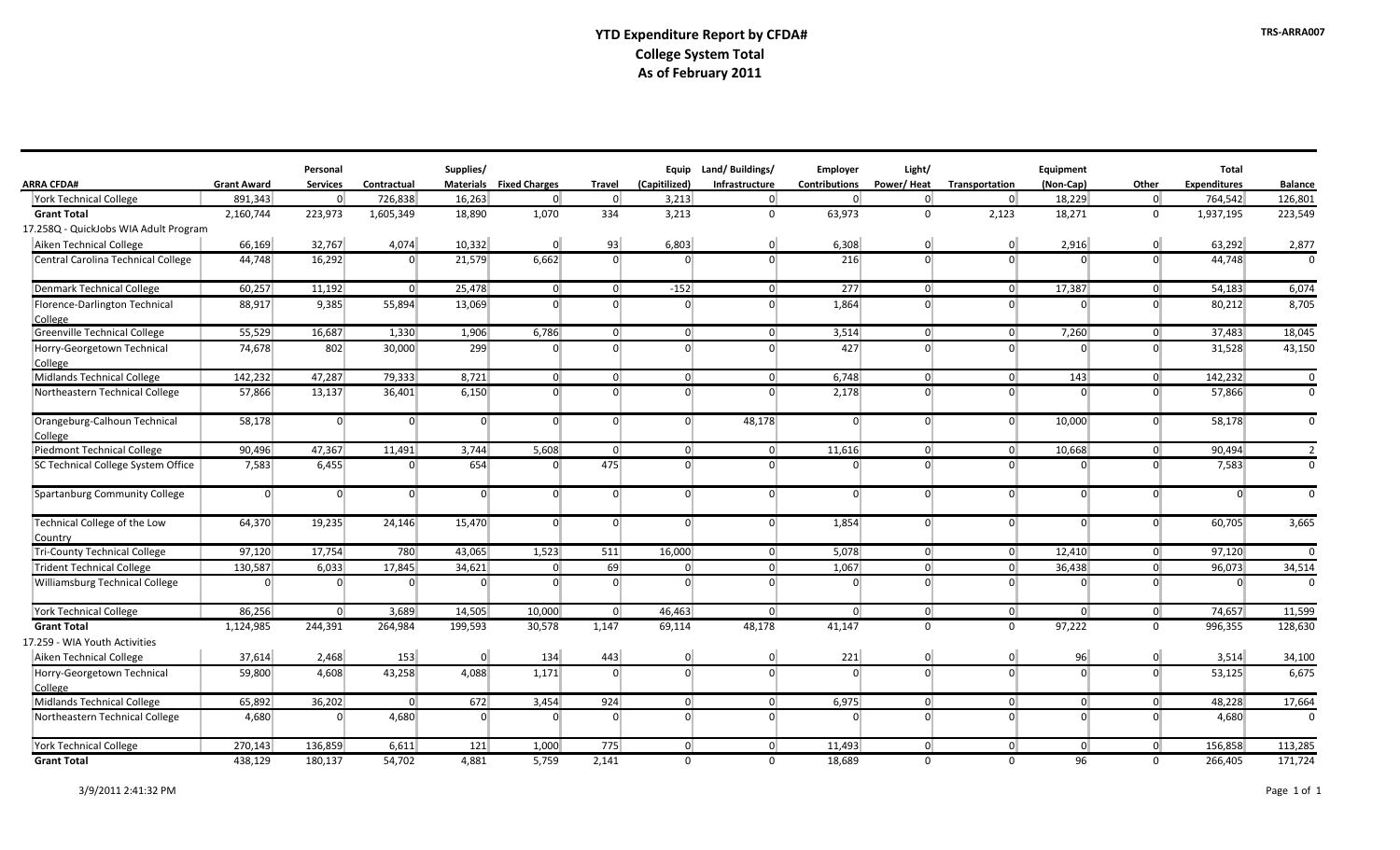|                                          |                    | Personal        |                | Supplies/      |                                |                |                | Equip Land/Buildings/ | Employer       | Light/                   |                | Equipment      |                | Total               |                |
|------------------------------------------|--------------------|-----------------|----------------|----------------|--------------------------------|----------------|----------------|-----------------------|----------------|--------------------------|----------------|----------------|----------------|---------------------|----------------|
| <b>ARRA CFDA#</b>                        | <b>Grant Award</b> | <b>Services</b> | Contractual    |                | <b>Materials</b> Fixed Charges | <b>Travel</b>  | (Capitilized)  | Infrastructure        |                | Contributions Power/Heat | Transportation | (Non-Cap)      | Other          | <b>Expenditures</b> | <b>Balance</b> |
| 17.259Q - QuickJobs WIA Youth Activities |                    |                 |                |                |                                |                |                |                       |                |                          |                |                |                |                     |                |
| Aiken Technical College                  | 33,084             | 16,384          | 2,037          | 5,166          | 0                              | 47             | 3,401          | $\overline{0}$        | 3,152          | 0                        | 0              | 1,458          | $\Omega$       | 31,644              | 1,440          |
| Central Carolina Technical College       | 4,078              | 4,012           | $\overline{0}$ | $\overline{0}$ | 0 <sup>1</sup>                 | 0              | $\Omega$       | $\Omega$              | 66             | $\overline{0}$           | 0 <sup>1</sup> | $\overline{0}$ | $\Omega$       | 4,078               | $\overline{0}$ |
| Denmark Technical College                | 30,128             | $\overline{0}$  | $\overline{0}$ | 7,468          | 0                              | 0              | 22,660         | 0                     | 0              | 0                        | 0              | 0              | $\overline{0}$ | 30,128              | $\overline{0}$ |
| Florence-Darlington Technical<br>College | 7,422              | 4,877           | $\overline{0}$ | 909            | $\overline{0}$                 | 0              | $\Omega$       | $\Omega$              | 900            | $\Omega$                 | 0 <sup>1</sup> | $\Omega$       | $\Omega$       | 6,686               | 736            |
| Greenville Technical College             | 79,607             | 35,007          | 13,750         | 9,337          | 5,073                          | 0              | 0              | $\overline{0}$        | 7,016          | $\overline{0}$           | 0              | 9,424          | $\overline{0}$ | 79,607              | $\overline{0}$ |
| Horry-Georgetown Technical<br>College    | 50,256             | $\Omega$        | 50,000         | 256            | 0                              | 0              | $\Omega$       | $\Omega$              | $\overline{0}$ | $\overline{0}$           | 0 <sup>1</sup> | $\Omega$       | $\Omega$       | 50,256              | $\overline{0}$ |
| Midlands Technical College               | 71,117             | 38,528          | 13,138         | 11,586         | $\mathbf{0}$                   | 0              | 0              | $\overline{0}$        | 5,984          | 0                        | 0              | 1,222          | $\Omega$       | 70,457              | 660            |
| Northeastern Technical College           | 28,934             | 2,990           | 17,437         | $\Omega$       | $\Omega$                       | $\Omega$       | $\overline{0}$ | $\Omega$              | 660            | $\Omega$                 | $\Omega$       | $\Omega$       | $\Omega$       | 21,087              | 7,847          |
| Orangeburg-Calhoun Technical<br>College  | 29,089             | 11,041          | $\overline{0}$ | 1,321          | $\Omega$                       | $\overline{0}$ | $\overline{0}$ | 13,644                | 3,084          | $\overline{0}$           | 0              | $\Omega$       | $\Omega$       | 29,089              | $\overline{0}$ |
| Piedmont Technical College               | 45,248             | 23,365          | 1,358          | 2,146          | 7,820                          | 0              | 0              | $\overline{0}$        | 4,685          | 0                        | 0              | 5,874          | $\overline{0}$ | 45,248              | $\overline{0}$ |
| SC Technical College System Office       | 1,659              | $\Omega$        | $\Omega$       | 1,216          | $\Omega$                       | 443            | $\Omega$       | $\Omega$              | $\overline{0}$ | $\overline{0}$           | 0 <sup>1</sup> | $\Omega$       | $\Omega$       | 1,659               | $\Omega$       |
| Spartanburg Community College            | 48,578             | 16,854          | $\overline{0}$ | 25,397         | $\Omega$                       | 0              | $\overline{0}$ | $\Omega$              | 0              | $\overline{0}$           | 0              | 6,328          | $\Omega$       | 48,578              | $\Omega$       |
| Technical College of the Low<br>Country  | 36,055             | $\overline{0}$  | $\overline{0}$ | $\overline{0}$ | $\Omega$                       | 0 <sup>1</sup> | $\overline{0}$ | $\Omega$              | 0              | $\overline{0}$           | $\overline{0}$ | $\overline{0}$ | $\Omega$       | $\overline{0}$      | 36,055         |
| Tri-County Technical College             | 0                  | 0               | $\overline{0}$ | $\overline{0}$ | 0                              | 0              | 0              | $\overline{0}$        | 0              | 0                        | 0              | $\overline{0}$ | 0              | 0                   | $\overline{0}$ |
| Trident Technical College                | 65,294             | 3,016           | 8,923          | 17,311         | 0                              | 34             | 0              | 0                     | 534            | 0                        | 0              | 18,219         | $\overline{0}$ | 48,037              | 17,257         |
| Williamsburg Technical College           | 20,000             | $\Omega$        | 20,000         | $\overline{0}$ | 0                              | 0              | $\Omega$       | $\Omega$              | 0              | $\overline{0}$           | 0 <sup>1</sup> | $\Omega$       | $\Omega$       | 20,000              | $\overline{0}$ |
| <b>York Technical College</b>            | 43,128             | $\overline{0}$  | 1,845          | 7,253          | 5,000                          | 0              | 23,232         | $\overline{0}$        | 0              | 0                        | 0              | $\overline{0}$ | $\overline{0}$ | 37,329              | 5,799          |
| <b>Grant Total</b>                       | 593,678            | 156,073         | 128,487        | 89,364         | 17,893                         | 524            | 49,293         | 13,644                | 26,080         | $\mathbf{0}$             | $\mathbf{0}$   | 42,524         | $\mathbf 0$    | 523,882             | 69,796         |
| 17.260 - WIA Dislocated Workers          |                    |                 |                |                |                                |                |                |                       |                |                          |                |                |                |                     |                |
| Aiken Technical College                  | 33,241             | 2,181           | 135            | $\Omega$       | 116                            | 391            | $\Omega$       | $\Omega$              | 195            | $\overline{0}$           | $\overline{0}$ | 85             | $\Omega$       | 3,103               | 30,138         |
| Florence-Darlington Technical            | 317,042            | 62,288          | 222,948        | 1,353          | 0 <sup>1</sup>                 | 134            | 0              | $\Omega$              | 18,018         | $\Omega$                 | 642            | $\overline{0}$ | $\Omega$       | 305,383             | 11,659         |
| College                                  |                    |                 |                |                |                                |                |                |                       |                |                          |                |                |                |                     |                |
| Midlands Technical College               | 392,192            | $\overline{0}$  | 392.192        | 0              | 0                              | 0              | 0              | $\overline{0}$        | 0              | $\overline{0}$           | 0              | 0              | 0              | 392,192             | $\overline{0}$ |
| Northeastern Technical College           | 217,385            | $\overline{0}$  | 217,385        | $\Omega$       | $\overline{0}$                 | 0              | $\overline{0}$ | $\Omega$              | 0              | $\Omega$                 | $\Omega$       | $\Omega$       | $\Omega$       | 217,385             | $\overline{0}$ |
| Orangeburg-Calhoun Technical<br>College  | 5,168              | $\overline{0}$  | 5,168          | $\overline{0}$ | $\overline{0}$                 | 0              | 0              | $\Omega$              | 0              | 0                        | 0              | $\overline{0}$ | 0 <sup>1</sup> | 5,168               | $\overline{0}$ |
| Piedmont Technical College               | 656,364            | 148,615         | 123,274        | 568            | 20,630                         | 847            | $\overline{0}$ | $\overline{0}$        | 45,086         | 0                        | 0              | 0              | 41,590         | 380,608             | 275,756        |
| <b>Tri-County Technical College</b>      | 292,773            | 40,747          | 227,739        | 2,861          | 4,931                          | 3,117          | $\overline{0}$ | $\overline{0}$        | 13,379         | 0                        | 0              | $\overline{0}$ | $\overline{0}$ | 292,773             | $\mathbf 0$    |

**TRS-ARRA007**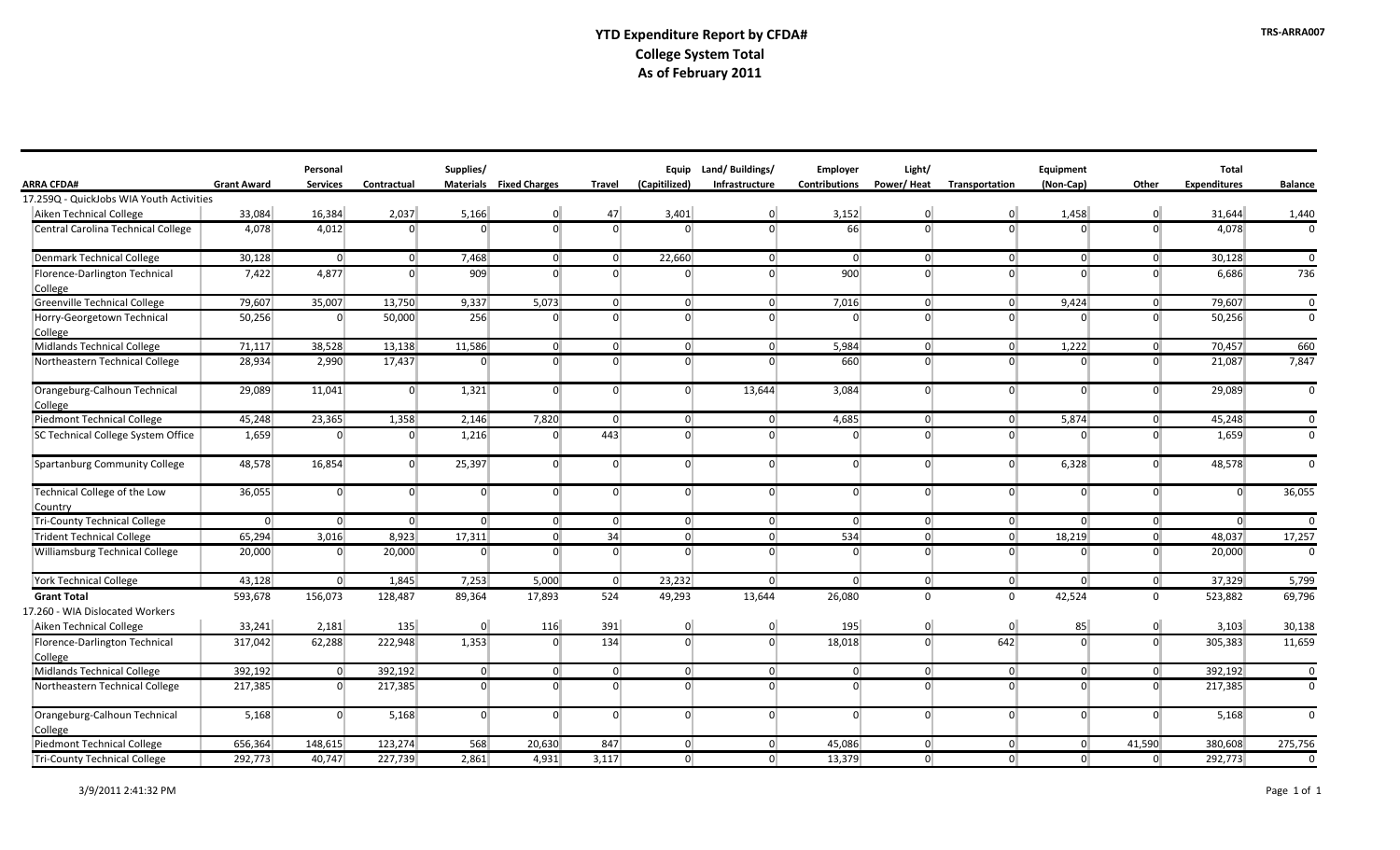|                                                                   |                    | Personal        |                | Supplies/      |                                |                |                | Equip Land/Buildings/ | <b>Employer</b>      | Light/         |                | Equipment      |                | <b>Total</b>        |                |
|-------------------------------------------------------------------|--------------------|-----------------|----------------|----------------|--------------------------------|----------------|----------------|-----------------------|----------------------|----------------|----------------|----------------|----------------|---------------------|----------------|
| <b>ARRA CFDA#</b>                                                 | <b>Grant Award</b> | <b>Services</b> | Contractual    |                | <b>Materials</b> Fixed Charges | Travel         | (Capitilized)  | Infrastructure        | <b>Contributions</b> | Power/Heat     | Transportation | (Non-Cap)      | Other          | <b>Expenditures</b> | <b>Balance</b> |
| <b>York Technical College</b>                                     | 1,140,927          | 22,255          | 553,063        | 38,370         | 16,500                         | 0              | 1,090          | 0                     | 1,936                | 0              | $\Omega$       | 6,339          | $\Omega$       | 639,553             | 501,374        |
| <b>Grant Total</b>                                                | 3,055,093          | 276,085         | 1,741,903      | 43,151         | 42,177                         | 4,489          | 1,090          | $\mathbf 0$           | 78,614               | $\mathbf{0}$   | 642            | 6,423          | $\mathbf{0}$   | 2,236,166           | 818,927        |
| 17.260Q - QuickJobs WIA Dislocated Workers                        |                    |                 |                |                |                                |                |                |                       |                      |                |                |                |                |                     |                |
| Aiken Technical College                                           | 66,169             | 32,767          | 4,074          | 10,332         | $\overline{0}$                 | 93             | 6,803          | 0                     | 6,304                | 0              | $\overline{0}$ | 2,916          | $\Omega$       | 63,288              | 2,881          |
| Central Carolina Technical College                                | 44,748             | 20,676          | $\overline{0}$ | 12,944         | 7,197                          | 0              | $\Omega$       | 0                     | 3,932                | 0              | $\overline{0}$ | $\Omega$       | $\Omega$       | 44,748              | $\Omega$       |
| Denmark Technical College                                         | 20,257             | 0               | 0              | 0              | 0                              | 0              | $\overline{0}$ | 0                     | 0                    | 0              | $\overline{0}$ | 0              | 0              | 0                   | 20,257         |
| Florence-Darlington Technical                                     | 96,483             | 19,273          | 67,770         | 4,511          | $\overline{0}$                 | 0              | $\Omega$       | $\overline{0}$        | 3,718                | 0              | $\Omega$       | $\Omega$       | $\Omega$       | 95,272              | 1,211          |
| College                                                           |                    |                 |                |                |                                |                |                |                       |                      |                |                |                |                |                     |                |
| <b>Greenville Technical College</b>                               | 146,603            | 79,833          | 0              | 10,782         | 6,039                          | 0              | 31,996         | 0                     | 17,952               | 0              | $\overline{0}$ | 0              | $\Omega$       | 146,603             | $\Omega$       |
| Horry-Georgetown Technical                                        | 30,946             | $\overline{0}$  | $\overline{0}$ | $\overline{0}$ | $\Omega$                       | 0              | $\Omega$       | $\overline{0}$        | 0 <sup>1</sup>       | 0              | $\overline{0}$ | $\overline{0}$ | $\Omega$       | $\overline{0}$      | 30,946         |
| College                                                           |                    |                 |                |                |                                |                |                |                       |                      |                |                |                |                |                     |                |
| Midlands Technical College                                        | 16,415             | 11,946          | 1,680          | $\overline{0}$ | $\overline{0}$                 | 0              | 0              | 0                     | 2,081                | 0              | $\overline{0}$ | 255            | 0              | 15,963              | 452            |
| Northeastern Technical College                                    | 57,866             | 26,636          | 20,982         | 6,076          | $\overline{0}$                 | 0              | $\overline{0}$ | $\Omega$              | 4,173                | 0              | $\Omega$       | $\Omega$       | $\Omega$       | 57,866              | $\mathbf 0$    |
| Orangeburg-Calhoun Technical                                      | 58,178             | $\Omega$        | $\overline{0}$ | $\overline{0}$ | $\Omega$                       | 0              | $\overline{0}$ | 48,178                | $\overline{0}$       | 0              | $\Omega$       | 10,000         | $\Omega$       | 58,178              | $\Omega$       |
| College                                                           |                    |                 |                |                |                                |                |                |                       |                      |                |                |                |                |                     |                |
| Piedmont Technical College                                        | 90,496             | 46,299          | 8,065          | 4,451          | 11,242                         | 0              | 0              | 0                     | 10,354               | 0              | $\overline{0}$ | 10,083         | 0              | 90,495              | 1              |
| SC Technical College System Office                                | 190,758            | 74,753          | 600            | $\overline{0}$ | $\Omega$                       | 504            | $\overline{0}$ | $\Omega$              | 20,117               | 0              | $\overline{0}$ | $\Omega$       | $\Omega$       | 95,974              | 94,784         |
| Spartanburg Community College                                     | 48,346             | 19,260          | $\overline{0}$ | 16,300         | $\overline{0}$                 | 0              | $\Omega$       | $\Omega$              | 9,731                | $\overline{0}$ | $\Omega$       | 3,055          | $\Omega$       | 48,346              | $\Omega$       |
| Technical College of the Low                                      | 72,110             | $\Omega$        | $\overline{0}$ | $\overline{0}$ | $\Omega$                       | 0 <sup>1</sup> | $\Omega$       | $\Omega$              | $\Omega$             | $\overline{0}$ | $\Omega$       | $\Omega$       | $\Omega$       | $\Omega$            | 72,110         |
| Country                                                           |                    |                 |                |                |                                |                |                |                       |                      |                |                |                |                |                     |                |
| <b>Tri-County Technical College</b>                               | 55,486             | 2,230           | 0              | 13,252         | 0                              | 0              | 16,045         | 0                     | 556                  | 0              | 0              | 2,634          | 0 <sup>1</sup> | 34,717              | 20,769         |
| Trident Technical College                                         | 130,587            | 6,033           | 17,845         | 34,621         | 0                              | 69             | $\overline{0}$ | 0                     | 1,067                | 0              | $\overline{0}$ | 36,438         | $\overline{0}$ | 96,073              | 34,514         |
| Williamsburg Technical College                                    | 55,728             | 2,112           | 10,000         | 571            | 4,220                          | 0              | $\Omega$       | $\overline{0}$        | 264                  | $\overline{0}$ | $\Omega$       | $\Omega$       | $\Omega$       | 17,166              | 38,562         |
| <b>York Technical College</b>                                     | 86,256             | 0               | 3,689          | 14,505         | 10,000                         | 0              | 46,463         | 0                     | 0 <sup>1</sup>       | 0              | 0              | 0              | 0              | 74,657              | 11,599         |
| <b>Grant Total</b>                                                | 1,267,430          | 341,818         | 134,705        | 128,345        | 38,698                         | 666            | 101,308        | 48,178                | 80,249               | $\overline{0}$ | $\Omega$       | 65,381         | $\Omega$       | 939,347             | 328,084        |
| 81.087 - Renewable Energy Research and Development                |                    |                 |                |                |                                |                |                |                       |                      |                |                |                |                |                     |                |
| Aiken Technical College                                           | 200,000            | 4,698           | $\mathbf{0}$   | 0              | 0                              | $\mathbf{0}$   | $\overline{0}$ | 0                     | 469                  | 0              | $\overline{0}$ | $\overline{0}$ | 0              | 5,167               | 194,833        |
| <b>Grant Total</b>                                                | 200,000            | 4,698           | $\mathbf 0$    | $\mathbf 0$    | $\mathbf 0$                    | $\Omega$       | $\Omega$       | $\Omega$              | 469                  | $\mathbf 0$    | $\Omega$       | $\Omega$       | $\Omega$       | 5,167               | 194,833        |
| 84.394 - State Fiscal Stabilization Fund - Education State Grants |                    |                 |                |                |                                |                |                |                       |                      |                |                |                |                |                     |                |
| Aiken Technical College                                           | 1,493,592          | 136,400         | 95,049         | 12,068         | $\overline{0}$                 | 1,495          | 36,932         | 0                     | 27,103               | 0              | 0              | 52,738         | $\overline{0}$ | 361,786             | 1,131,807      |
| Central Carolina Technical College                                | 1,673,635          | 1,480,411       | $\overline{0}$ | $\overline{0}$ | $\overline{0}$                 | 0              | $\Omega$       | 0                     | 193,224              | 0              | $\overline{0}$ | $\Omega$       | $\Omega$       | 1,673,635           | $\cap$         |
| Denmark Technical College                                         | 1,098,297          | 863,525         | $\overline{0}$ | $\overline{0}$ | $\overline{0}$                 | 0              | 0              | 0                     | 24,261               | 0              | $\overline{0}$ | $\overline{0}$ | $\overline{0}$ | 887,786             | 210,511        |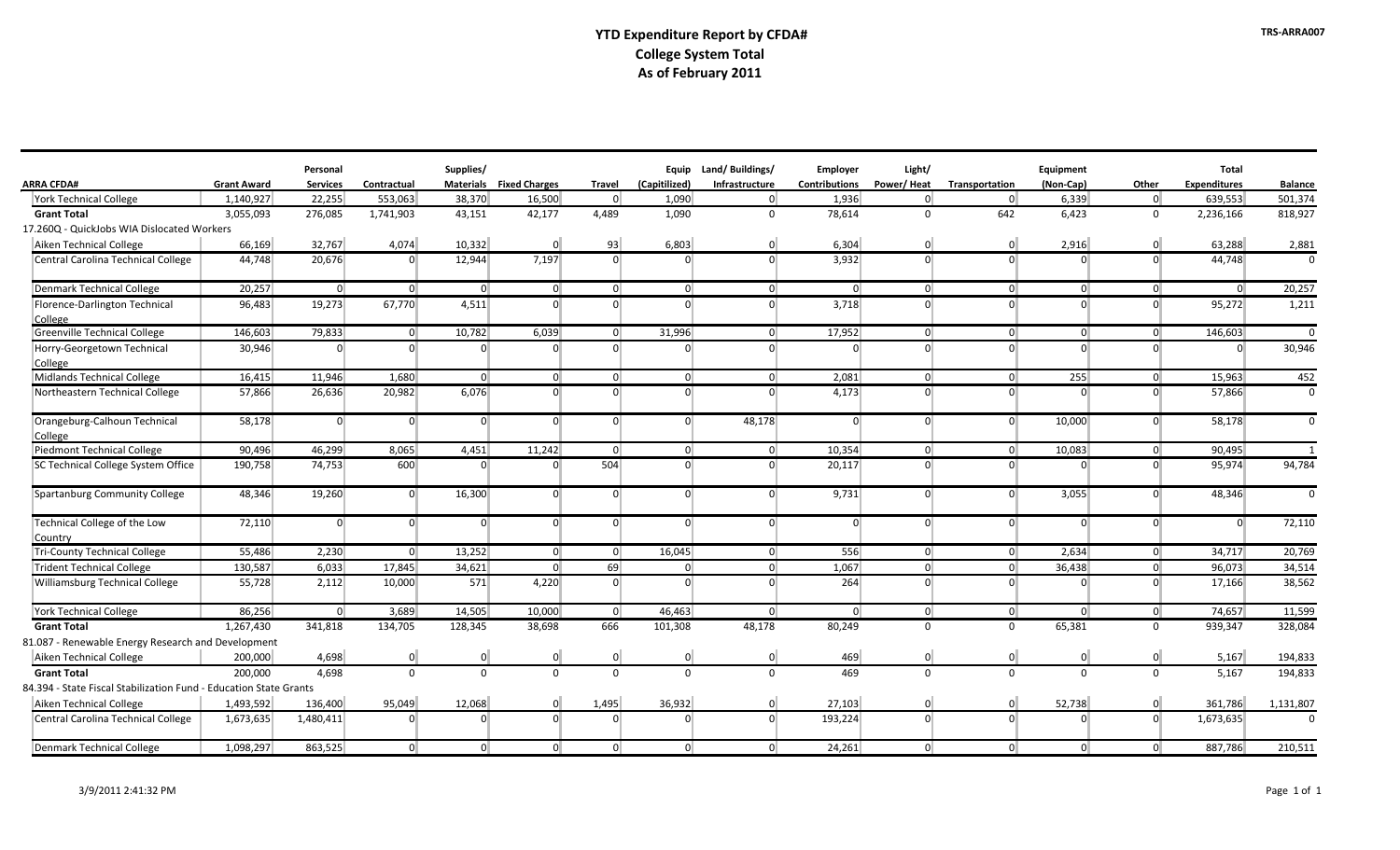|                                         |                    | Personal        |                | Supplies/      |                                |                |                | Equip Land/Buildings/ | <b>Employer</b>      | Light/         |                      | Equipment      |                      | Total               |                |
|-----------------------------------------|--------------------|-----------------|----------------|----------------|--------------------------------|----------------|----------------|-----------------------|----------------------|----------------|----------------------|----------------|----------------------|---------------------|----------------|
| <b>ARRA CFDA#</b>                       | <b>Grant Award</b> | <b>Services</b> | Contractual    |                | <b>Materials</b> Fixed Charges | Travel         | (Capitilized)  | Infrastructure        | <b>Contributions</b> | Power/Heat     | Transportation       | (Non-Cap)      | Other                | <b>Expenditures</b> | <b>Balance</b> |
| Florence-Darlington Technical           | 3,012,028          | 1,254,944       | 277,104        | 294,964        | $\Omega$                       | $\Omega$       | 5,869          | $\Omega$              | 205,420              | $\Omega$       | $\Omega$             | 58,600         | $\Omega$             | 2,096,900           | 915,128        |
| College                                 |                    |                 |                |                |                                | 0              | $\Omega$       |                       | $\overline{0}$       |                |                      |                |                      |                     | 3,777,430      |
| Greenville Technical College            | 6,456,298          | 0               | 578,506        | 650,159        | 0                              |                |                | 314,946               |                      | $\overline{0}$ | $\Omega$<br>$\Omega$ | 1.135.256      | 0 <br>$\overline{0}$ | 2,678,868           |                |
| Horry-Georgetown Technical              | 2,943,378          | 1,065,333       | 98,423         | 2,535          | $\overline{0}$                 | 0              | 715,145        | $\overline{0}$        | 150,218              | $\overline{0}$ |                      | 38,747         |                      | 2,070,400           | 872,978        |
| College<br>Midlands Technical College   | 5,489,226          | 5,054,906       | $\overline{0}$ | 0              | 0                              | 0              | 0              | 0                     | 434,319              | 0              | 0                    | 0              | 0                    | 5,489,226           | $\Omega$       |
| Northeastern Technical College          | 723,666            | 422,230         | 5,017          | $\overline{0}$ | $\Omega$                       | $\overline{0}$ | $\Omega$       | $\Omega$              | 89,155               | $\overline{0}$ | $\Omega$             | $\Omega$       | $\overline{0}$       | 516,402             | 207,264        |
| Orangeburg-Calhoun Technical            | 1,569,536          | 1,064,006       | $\Omega$       | $\overline{0}$ | $\Omega$                       | $\overline{0}$ | $\Omega$       | $\Omega$              | 178,272              | $\overline{0}$ | $\Omega$             | $\Omega$       | $\overline{0}$       | 1,242,278           | 327,258        |
| College                                 |                    |                 |                |                |                                |                |                |                       |                      |                |                      |                |                      |                     |                |
| Piedmont Technical College              | 2,700,313          | 1,987,128       | 3,744          | $\overline{0}$ | 0                              | 453            | $\overline{0}$ | $\overline{0}$        | 349,714              | 0              | 0                    | 0              | 0                    | 2,341,040           | 359,273        |
| SC Technical College System Office      | 2,882,883          | 31,635          | 1,393,148      | 274,014        | 200,000                        | 1,179          | $\Omega$       | $\Omega$              | 6,479                | $\overline{0}$ | $\Omega$             | $\Omega$       | $\overline{0}$       | 1,906,454           | 976,429        |
| Spartanburg Community College           | 2,958,995          | 560,686         | 291,015        | 908,692        | $\overline{0}$                 | $\overline{0}$ | 211,201        | 9,368                 | 155,848              | 18,150         | $\Omega$             | 58,997         | $\overline{0}$       | 2,213,956           | 745,039        |
| Technical College of the Low<br>Country | 1,322,983          | 16,948          | 366,571        | 224,239        | $\Omega$                       | 12,185         | 62,736         | 3,000                 | 1,009                | $\overline{0}$ | $\Omega$             | 53,415         | $\overline{0}$       | 740,104             | 582,879        |
| Tri-County Technical College            | 2,669,880          | 16,485          | 3,865          | 15,688         | $\Omega$                       | 0              | 0              | 1,336,243             | 1,485                | 0              | 0                    | $\overline{0}$ | 0                    | 1,373,766           | 1,296,114      |
| Trident Technical College               | 5,794,754          | 4,860,225       | 0              | $\overline{0}$ | 735,598                        | 0              | 0              | 0                     | 198,931              | 0              | 0                    | $\overline{0}$ | 0                    | 5,794,754           | $\Omega$       |
| <b>Williamsburg Technical College</b>   | 461,358            | 173,929         | $\Omega$       | $\Omega$       | $\Omega$                       | 0              | $\Omega$       | $\overline{0}$        | 52,305               | $\overline{0}$ | $\Omega$             | $\Omega$       | $\overline{0}$       | 226,235             | 235,123        |
| York Technical College                  | 2,336,611          | 931,138         | 347,126        | 287,346        | 0                              | 0              | 104,177        | $\overline{0}$        | 143,251              | 0              | 0                    | 16,851         | 0                    | 1,829,888           | 506,723        |
| <b>Grant Total</b>                      | 45,587,431         | 19,919,929      | 3,459,568      | 2,669,705      | 935,598                        | 15,312         | 1,136,059      | 1,663,557             | 2,210,993            | 18,150         | $\Omega$             | 1,414,604      | $\Omega$             | 33,443,476          | 12,143,955     |
| 84.033 - College Work Study             |                    |                 |                |                |                                |                |                |                       |                      |                |                      |                |                      |                     |                |
| Central Carolina Technical College      | 34,371             | 34,371          | $\Omega$       | $\overline{0}$ | $\Omega$                       | $\Omega$       |                |                       | $\overline{0}$       | $\Omega$       |                      | $\Omega$       | $\Omega$             | 34,371              | 0              |
| Florence-Darlington Technical           | 52,393             | 52,354          | $\overline{0}$ | $\overline{0}$ | 0 <sup>1</sup>                 | 0              | $\Omega$       | $\Omega$              | 39                   | $\overline{0}$ | $\Omega$             | $\overline{0}$ | $\overline{0}$       | 52,393              | 0              |
| College                                 |                    |                 |                |                |                                |                |                |                       |                      |                |                      |                |                      |                     |                |
| <b>Greenville Technical College</b>     | 122,250            | 122,250         | 0              | $\overline{0}$ | 0                              | 0              | 0              | 0                     | $\overline{0}$       | 0              | 0                    | 0              | 0                    | 122,250             | 0              |
| Horry-Georgetown Technical              | 57,198             | 0               | 57,198         | $\overline{0}$ | $\Omega$                       | 0              | $\Omega$       | $\Omega$              | $\overline{0}$       | $\Omega$       | $\Omega$             | $\Omega$       | $\Omega$             | 57,198              | $\mathbf{0}$   |
| College<br>Midlands Technical College   | 106,887            | 102,903         | 0              | $\overline{0}$ | 3,984                          | 0              | 0              | $\overline{0}$        | $\overline{0}$       | 0              | 0                    | 0              | 0                    | 106,887             |                |
|                                         |                    |                 |                | $\overline{0}$ |                                | $\overline{0}$ | $\Omega$       | $\Omega$              | $\overline{0}$       | $\Omega$       | $\Omega$             | $\Omega$       | $\Omega$             |                     | 0              |
| Orangeburg-Calhoun Technical<br>College | 32,019             | 32,019          | $\Omega$       |                | $\overline{0}$                 |                |                |                       |                      |                |                      |                |                      | 32,019              | $\Omega$       |
| Piedmont Technical College              | 47,596             | 47,596          | 0              | $\overline{0}$ | 0                              | 0              | $\overline{0}$ | $\overline{0}$        | $\overline{0}$       | 0              | 0                    | 0              | 0                    | 47,596              | $\Omega$       |
| Tri-County Technical College            | 39,295             | 39,295          | 0              | $\overline{0}$ | $\overline{0}$                 | 0              | $\Omega$       | $\overline{0}$        | 0                    | $\overline{0}$ | 0                    | 0              | 0                    | 39,295              | $\Omega$       |
| <b>Trident Technical College</b>        | 96,053             | 96,053          | $\overline{0}$ | $\overline{0}$ | 0                              | 0              | 0              | 0                     | 0                    | 0              | 0                    | $\overline{0}$ | 0                    | 96,053              | $\Omega$       |
| <b>York Technical College</b>           | 43,661             | 43,661          | 0              | $\overline{0}$ | $\overline{0}$                 | 0              | $\overline{0}$ | $\overline{0}$        | $\overline{0}$       | $\overline{0}$ | 0                    | 0              | 0                    | 43,661              | $\Omega$       |
| <b>Grant Total</b>                      | 631,723            | 570,503         | 57,198         | $\Omega$       | 3,984                          | $\overline{0}$ | $\Omega$       | $\Omega$              | 39                   | $\Omega$       | $\Omega$             | $\Omega$       | $\Omega$             | 631,723             | $\Omega$       |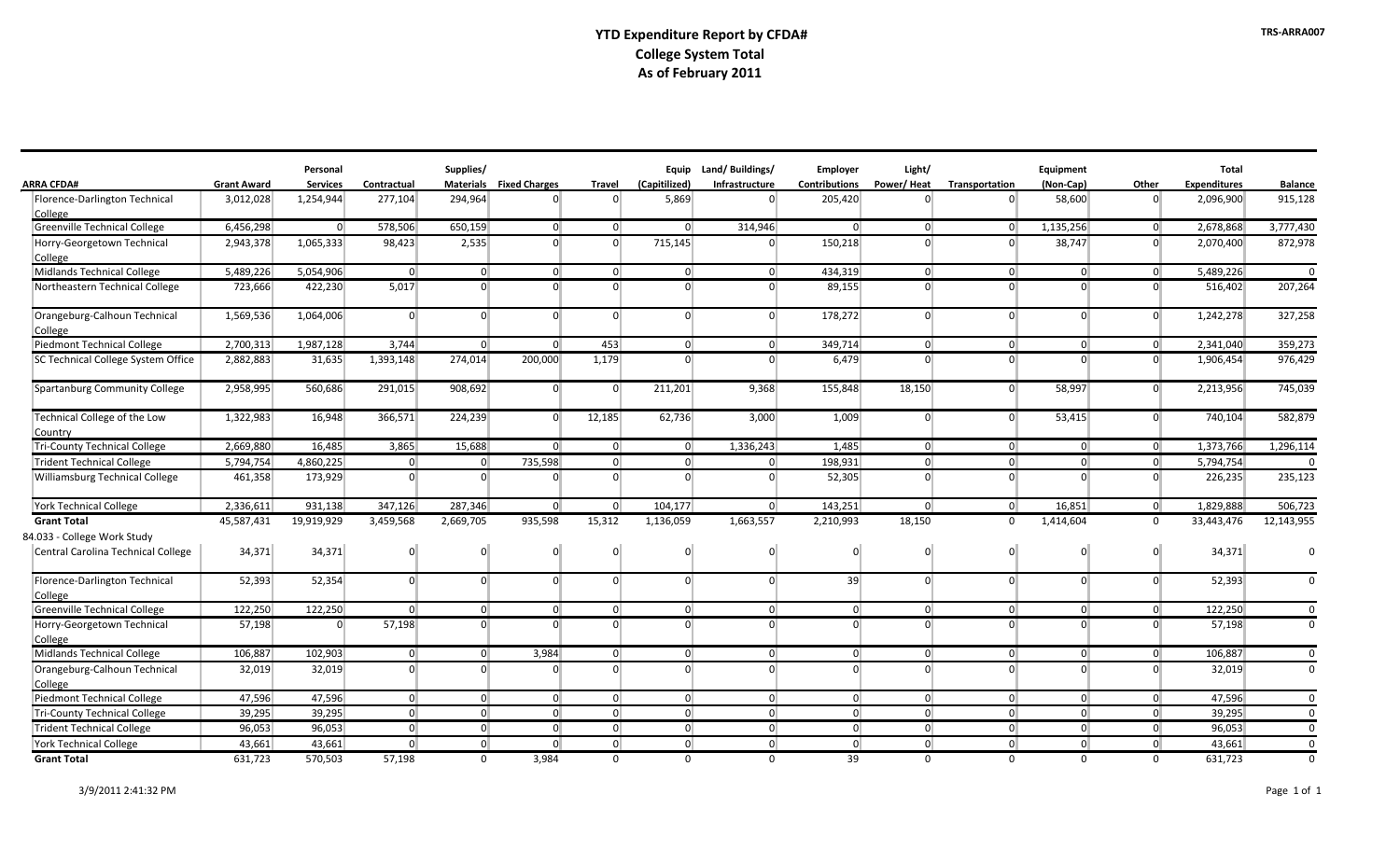|                                                                                                            |                    | Personal        |             | Supplies/      |                                |                  |                | Equip Land/Buildings/ | <b>Employer</b>      | Light/         |                | Equipment      |                | <b>Total</b>        |                |
|------------------------------------------------------------------------------------------------------------|--------------------|-----------------|-------------|----------------|--------------------------------|------------------|----------------|-----------------------|----------------------|----------------|----------------|----------------|----------------|---------------------|----------------|
| <b>ARRA CFDA#</b>                                                                                          | <b>Grant Award</b> | <b>Services</b> | Contractual |                | <b>Materials Fixed Charges</b> | Travel           | (Capitilized)  | Infrastructure        | <b>Contributions</b> | Power/Heat     | Transportation | (Non-Cap)      | Other          | <b>Expenditures</b> | <b>Balance</b> |
| 81.041 - State Energy Program (SEP)                                                                        |                    |                 |             |                |                                |                  |                |                       |                      |                |                |                |                |                     |                |
| Central Carolina Technical College                                                                         | 100,206            | $\Omega$        | 93,244      | $\overline{0}$ |                                | $\Omega$         | $\overline{0}$ | $\Omega$              | $\overline{0}$       | $\Omega$       | $\Omega$       | $\Omega$       | $\Omega$       | 93,244              | 6,962          |
| Florence-Darlington Technical                                                                              | 168,734            | $\Omega$        | 100,428     | 68,306         | $\Omega$                       | $\Omega$         | $\overline{0}$ | $\Omega$              | $\Omega$             | $\Omega$       | $\Omega$       | $\Omega$       | $\Omega$       | 168,734             | $\Omega$       |
| College<br>Greenville Technical College                                                                    | 313,745            | 0               | 192,251     | 9,031          | 0                              | 0                | 0              | $\overline{0}$        | $\overline{0}$       | $\overline{0}$ | $\overline{0}$ | $\overline{0}$ | $\overline{0}$ | 201,282             | 112,463        |
| Horry-Georgetown Technical                                                                                 | 164,883            | $\overline{0}$  | 85,255      | $\overline{0}$ | $\Omega$                       | $\overline{0}$   | $\overline{0}$ | 79,628                | $\overline{0}$       | $\Omega$       | $\Omega$       | $\Omega$       | $\Omega$       | 164,883             | $\mathbf 0$    |
| College                                                                                                    |                    |                 |             |                |                                |                  |                |                       |                      |                |                |                |                |                     |                |
| Midlands Technical College                                                                                 | 175,728            | $\overline{0}$  | 124,920     | 0              | $\overline{0}$                 | 0                | $\overline{0}$ | 0                     | $\overline{0}$       | 0              | 0 <sup>1</sup> | $\overline{0}$ | $\overline{0}$ | 124,920             | 50,808         |
| Northeastern Technical College                                                                             | 73,250             | $\overline{0}$  | 73,250      | $\Omega$       | $\Omega$                       | $\overline{0}$   | $\overline{0}$ | $\Omega$              | $\overline{0}$       | $\overline{0}$ | $\Omega$       | $\Omega$       | $\overline{0}$ | 73,250              | $\Omega$       |
| Orangeburg-Calhoun Technical                                                                               | 81,260             | $\overline{0}$  | 58,298      | $\Omega$       | $\Omega$                       | $\overline{0}$   | $\overline{0}$ | $\Omega$              | $\overline{0}$       | $\overline{0}$ | $\Omega$       | $\Omega$       | $\overline{0}$ | 58,298              | 22,963         |
| College                                                                                                    |                    |                 |             |                |                                |                  |                |                       |                      |                |                |                |                |                     |                |
| Piedmont Technical College                                                                                 | 115,850            | $\Omega$        | 113,453     | $\overline{0}$ | $\overline{0}$                 | 0                | 0              | $\overline{0}$        | $\Omega$             | 0              | 0 <sup>1</sup> | $\overline{0}$ | $\overline{0}$ | 113,453             | 2,397          |
| SC Technical College System Office                                                                         | 800,000            | 59,626          | 224,621     | 8,752          | 250                            | 733              | $\overline{0}$ | $\Omega$              | 12,358               | $\overline{0}$ | $\Omega$       | $\Omega$       | $\Omega$       | 306,341             | 493,659        |
| Tri-County Technical College                                                                               | 122,034            | 0               | 31,400      | 71,099         | 0                              | 0                | 0              | 0                     | 0                    | 0              | 0              | 0              | 0              | 102,499             | 19,535         |
| Trident Technical College                                                                                  | 221,881            | 0               | 20,691      | 10,689         | 0                              | 0                | 0              | $\overline{0}$        | 0                    | $\overline{0}$ | 0              | $\overline{0}$ | 0              | 31,380              | 190,501        |
| Williamsburg Technical College                                                                             | 54,051             | $\overline{0}$  | $\Omega$    | $\overline{0}$ | $\Omega$                       | $\overline{0}$   | $\overline{0}$ | $\Omega$              | $\Omega$             | $\overline{0}$ | $\Omega$       | $\Omega$       | $\overline{0}$ | $\Omega$            | 54,051         |
| York Technical College                                                                                     | 147,055            | $\Omega$        | 141,958     | 0              | 0                              | 0                | 0              | 0                     | $\overline{0}$       | 0              | 0              | 0              | 0              | 141,958             | 5,097          |
| <b>Grant Total</b>                                                                                         | 2,538,677          | 59,626          | 1,259,768   | 167,877        | 250                            | $\overline{733}$ | $\mathbf 0$    | 79,628                | 12,358               | $\mathbf 0$    | $\Omega$       | $\Omega$       | $\mathbf 0$    | 1,580,241           | 958,436        |
| 93.721 - ARRA - Health information Technology Professionals in Health Care                                 |                    |                 |             |                |                                |                  |                |                       |                      |                |                |                |                |                     |                |
| Florence-Darlington Technical<br>College                                                                   | 491,397            | 115,805         | 4,411       | 1,456          | 10,102                         | 2,620            | $\overline{0}$ | $\Omega$              | 29,984               | $\Omega$       | $\overline{0}$ | 7,080          | 1,921          | 173,379             | 318,018        |
| <b>Grant Total</b>                                                                                         | 491,397            | 115,805         | 4,411       | 1,456          | 10,102                         | 2,620            | $\mathbf 0$    | $\mathbf{0}$          | 29,984               | $\mathbf{0}$   | $\mathbf{0}$   | 7,080          | 1,921          | 173,379             | 318,018        |
| 17.275 - Competitive Grants for Worker Training and Placement in High Growth and Emerging Industry Sectors |                    |                 |             |                |                                |                  |                |                       |                      |                |                |                |                |                     |                |
| Florence-Darlington Technical                                                                              | 4,346,351          | 100,336         | 1,220,516   | 160,078        | 61,780                         | 2,162            | $\overline{0}$ |                       | 19,658               | $\Omega$       | 2,825          |                | 13,478         | 1,580,833           | 2,765,518      |
| College                                                                                                    |                    |                 |             |                |                                |                  |                |                       |                      |                |                |                |                |                     |                |
| Orangeburg-Calhoun Technical                                                                               | 709,600            | 28,092          | 117,099     | 12,649         | $\overline{0}$                 | 787              | $\overline{0}$ | $\Omega$              | 5,181                | $\overline{0}$ | $\Omega$       | $\Omega$       | $\Omega$       | 163,808             | 545,792        |
| College                                                                                                    |                    |                 |             |                |                                |                  |                |                       |                      |                |                |                |                |                     |                |
| Trident Technical College                                                                                  | 3,386,859          | 0               | 0           | $\overline{0}$ | 0                              | 0                | 0              | 0                     | 0                    | 0              | 0              | 0              | 0              | $\overline{0}$      | 3,386,859      |
| <b>Grant Total</b>                                                                                         | 8,442,810          | 128,429         | 1,337,616   | 172,727        | 61,780                         | 2,949            | $\Omega$       | $\Omega$              | 24,838               | $\mathbf{0}$   | 2,825          | $\Omega$       | 13,478         | 1,744,641           | 6,698,169      |
| 93.713 - ARRA - Child Care and Development Block Grant                                                     |                    |                 |             |                |                                |                  |                |                       |                      |                |                |                |                |                     |                |
| Horry-Georgetown Technical                                                                                 | 20,000             | 9,106           | 0           | 2,072          | $\Omega$                       | 0                | $\overline{0}$ | $\Omega$              | 1,176                | $\Omega$       | 0 <sup>1</sup> | $\Omega$       | $\Omega$       | 12,354              | 7,646          |
| College                                                                                                    |                    |                 |             |                |                                |                  |                |                       |                      |                |                |                |                |                     |                |
| Northeastern Technical College                                                                             | 20,000             | $\Omega$        | $\Omega$    | $\Omega$       | $\Omega$                       | $\Omega$         | $\Omega$       | $\Omega$              | $\Omega$             | $\Omega$       | $\Omega$       | 10,948         | $\Omega$       | 10,948              | 9,052          |

**TRS-ARRA007**